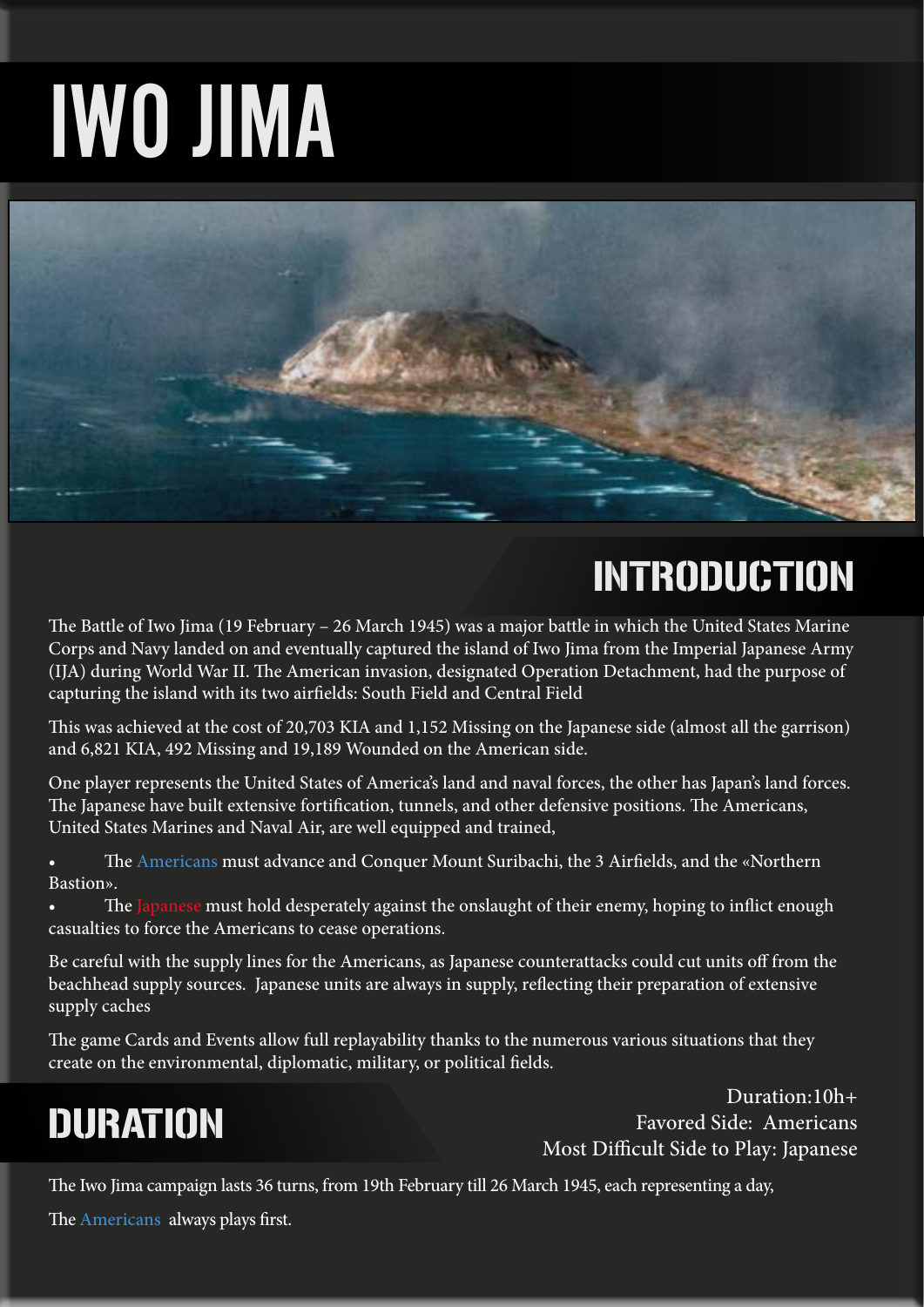

FORCES

The American forces include United States Marines Corps (3rd, 4<sup>th</sup> and 5<sup>th</sup> Divisions) and United States Navy units.

The Japanese forces include Japanese Army and Japanese Navy Land (equivalent of Marines) units.

# MAPBOARD

The map represents the entire island of Iwo Jima, and "landing areas" where USA land units arrive.

Naval Air and Fire Support icons and units are placed in two "Off Map"Boxes representing the US Navy fleet offshore supporting the invasion.

There are objectives on the main map that yield Victory Points

**AIR STACKING**: in this scenario it is limited to 4 points of stacking in all regions except off-map boxes, where it is unlimited. Most air units have a 1 point stacking value (the Naval Fire support units are classified as 'air' units for purpose of movement and action but are wortth 0 stacking points).





### **IMMEDIATE VICTORY**

The Americain player wins if he captures captures all 3 Airfields, villages, tunnels and the "Northern Bastion" near Hill 362-B (4 regions).

The Japanese player wins if a preset level of Victory Points is reach, those VP being earned when US Marine units are eliminated in combat. He also wins automatically if his opponent does not control all the regions of Airfield#1 by the end of Turn 10.

Otherwise, the player with the most Victory Points at the end of the scenario wins the game.

#### **BONUS VP**

Many regions and structures give VP when captured, and may cause loss of VP if lost. All of those are shown by the VP stars on map and in the region navigator. *Right click on any owned region and examine the "Regions" tab and the "Structures" tab to see locations that award VP.*

Elimination of any US Armor or Mobile Infantry costs USA -2VP each. Elimination of and Japanese Armor or Mobile Infantry gives  $USA +1VP$  each.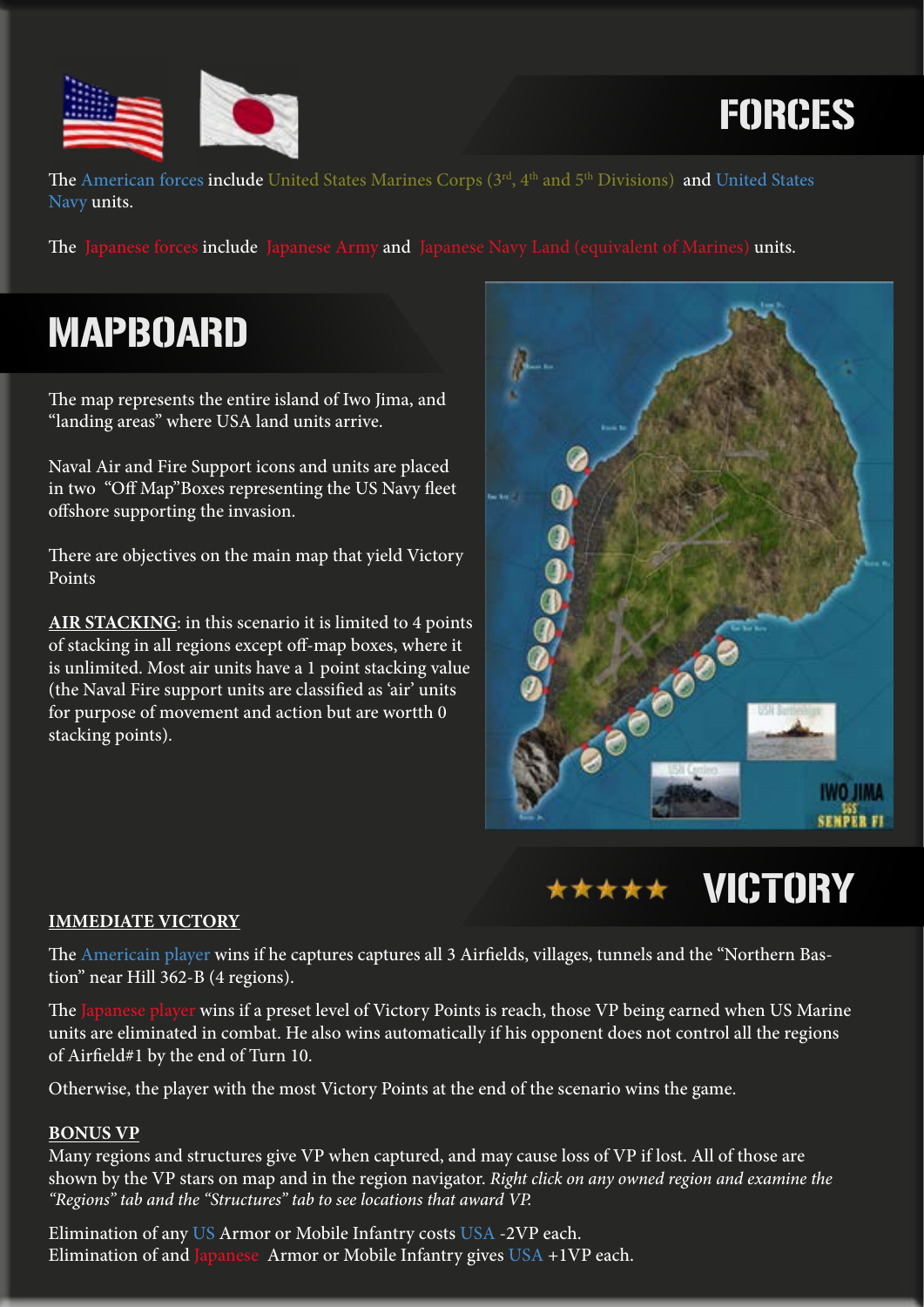# REINFORCEMENTS

### **AMERICANS**

#### [Turn 1-3] February 19-21, 1945

 $4<sup>th</sup>$  Marine Division : Tank Battalion, 23<sup>rd</sup>, 24<sup>th</sup>, 25<sup>th</sup> Regiments each with 9 Infantry, 14<sup>th</sup> Artillery Regiment (4 Battalions).

5<sup>th</sup> Marine Division : 26<sup>th</sup>, 27<sup>th</sup>, 28<sup>th</sup> Regiments each with 9 Infantry, 13<sup>th</sup> Artillery Regiment (4 Battalions).

### [Turn 6 or later] February 24-25, 1945

After turn Capture of the entirety of Airfield #1, the 3<sup>rd</sup> Marine Division will land over a span of 2 turns5<sup>th</sup>  $3<sup>rd</sup>$  Marine Division :  $3<sup>rd</sup>$ ,  $9<sup>th</sup>$ ,  $21<sup>st</sup>$  Regiments each with 9 Infantry,  $12<sup>th</sup>$  Artillery Regiment (4 Battalions). The player will have the choice of landing on the East coast or the West coast.

### **JAPAN**

Lieut. General Tadamichi Kuribayashi, commanding Army: elements of 109<sup>th</sup> Division, 145<sup>th</sup> Infantry Regiment, 17<sup>th</sup> Mixed Infantry Regiment, 26<sup>th</sup> Tank Regiment, 2<sup>nd</sup> Mixed Brigade Navy: 125<sup>th</sup> Anti-Aircraft Defense Unit, 132<sup>nd</sup> Anti-Aircraft Defense Unit, 141<sup>st</sup> Anti-Aircraft Defense Unit, 149th Anti-Aircraft Defense Unit

No reinforcements in this scenario, but cards allow for the rebuild of some previously destroyed units.

Japanese Kamikaze attacks on the fleet are created via Card play.

# SPECIAL RULES

#### WEATHER

At the time of this scenario some storms may occur in this part of the Pacific Ocean. This is handled via the play of cards or events. Bad weather will usually 'ground' all air forces and limit the movement ability of land forces.

#### REPLACEMENTS

USA receives 1 replacement every turn, beginning Turn 2. Japan receives 1 replacement every turn, beginning Turn 2.

Additional replacements and constructions for both sides are handled by cards.

### CARDS

One card is drawn each turn in this game, and players may keep up to 7 of them in hands.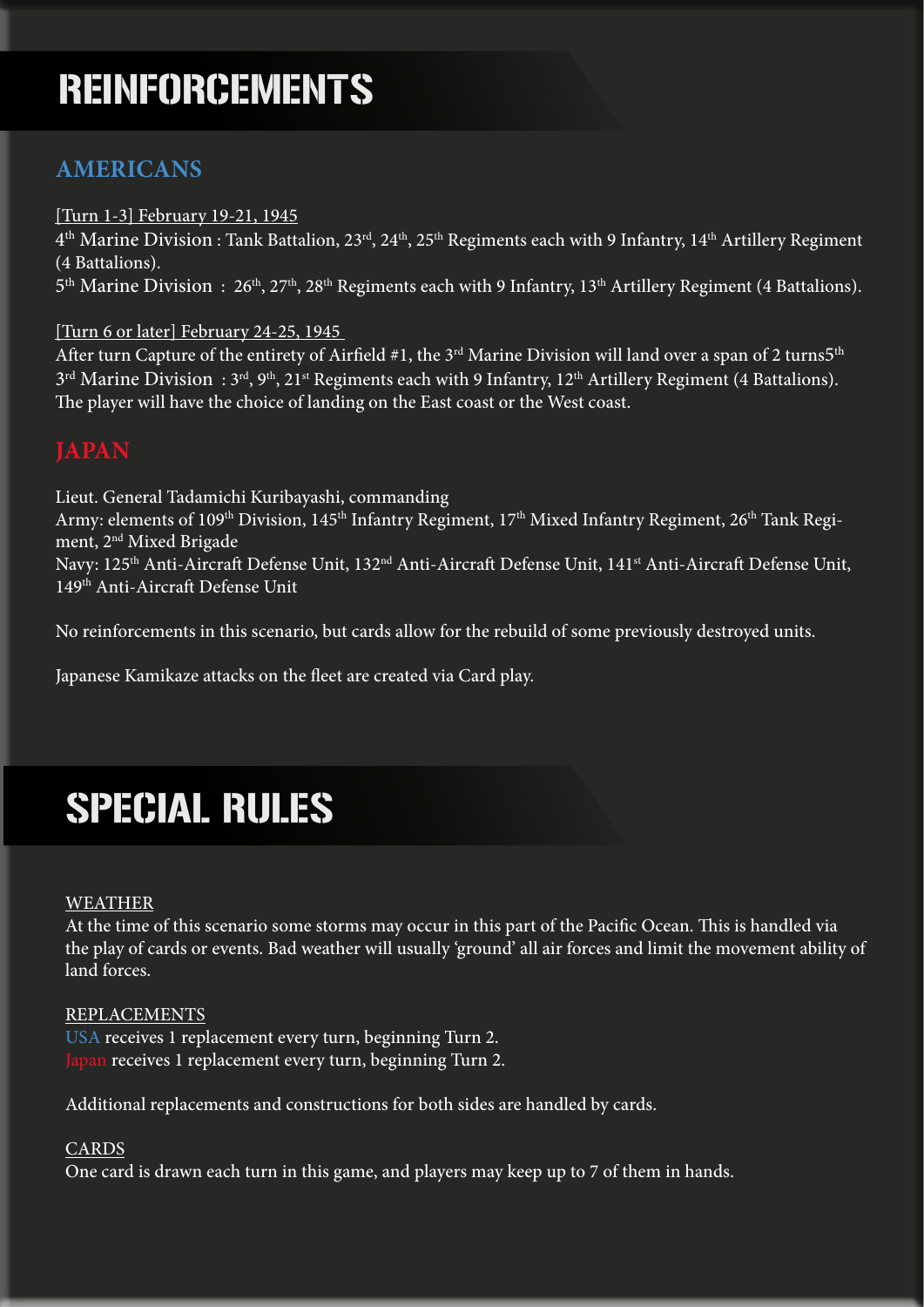# SPECIAL RULES

SUPPLY SOURCES Supply affects American units only. Their supply sources ( the landing beaches) are identified by the supply icon.

BREAKTHROUGHS In this game, breakthrough and pursuit are possible (usually with armor units).

TUNNELS In this scenario, the Japanese player has Tunnels which work like fortifications.

### START OPTIONS

The game offers to both side an array of different starting options, each at a cost in victory points.

The other side will not be aware of your choice, thereby creating new situations at each start of the game.

- The Americans may stay with the historical setup, request more Air Support, or ask for more replacements.
- The Japanese may choose to stay with the Historical setup, or ask for more replacements.

All those options and gambles are yours to discover. The game's event and cards allow full replay ability thanks to the numerous various situations that they create.

### FOG OF WAR

Both sides benefit from a partial fog of war, i.e. the player cannot see what an enemy stack contains (only a flag is displayed on those that are nearby to friendly units) until they enter in battle with those.

# DESIGN NOTES

This game is dedicated to all United States Marines past, present and future. Thank you for your service.

The outcome of the game is inevitable: USA will eventually clear the island of Japanese forces. To make the game interesting without losing sight of the history, "milestones" are set that award Victory Points to Japan if not met.

[*Hint: Every Marine unit eliminated in combat gives Japan 3 Victory Points. Be careful!]*